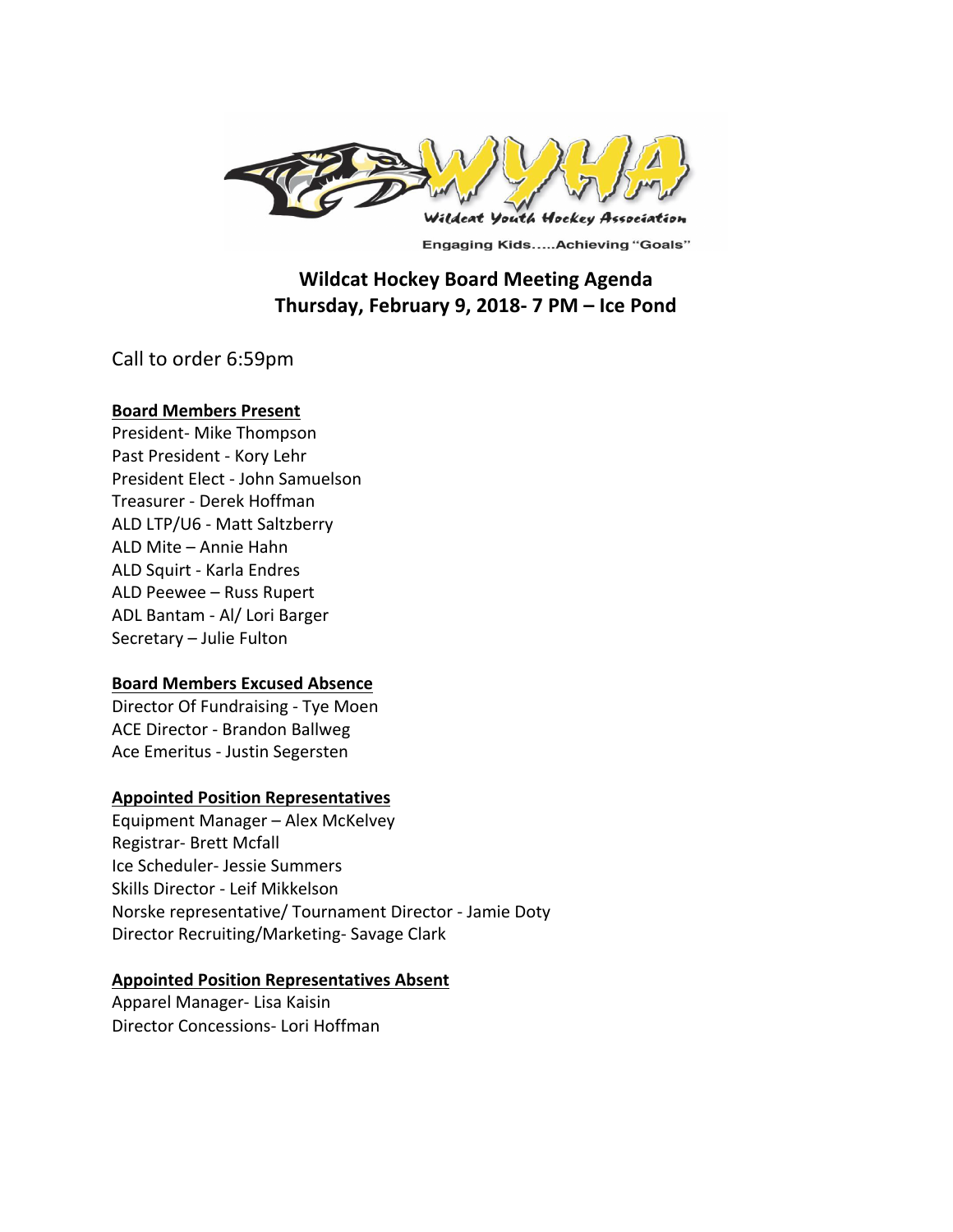## **Member open forum - none**

**Approval of prior meeting minutes** - Lori Barger made the motion to approve the minutes, Karla Endres second. Motion was approved unanimously.

## **Additions to the agenda -none**

#### **Approval of agenda**

Derek Hoffman made the motion to approve the agenda. Karla Endres second. Motion was approved unanimously.

#### **Treasurer:**

- Financials
- Approval of bills: Motion: Julie Fulton, 2nd Lori Barger motion approved unanimously.

#### **Board Reports:**

**President:**

- Need to recruit Head Coach Elect and President Elect for next season
- Annual Meeting date: April 29th 4pm Equipment swap, beer, brats, break out meetings
- Referee Scholarships: Lori Barger will look to see what Bantams qualify
- No Wildcat patches

## LTS/LTP/ U6 ALD:

● Mites trying St. Sebastian's Gym

**Mite ALD:** nothing to report

#### **Squirt ALD:**

● Volunteer Hours for State Tournament - No but will offer hours for after tournament clean up

#### **Peewee ALD:**

● Shut out, hat trick, blue line, and playmaker patches - manager need to give skater names who have earned a patch to the ALDS

#### **Bantam ALD:**

● 2nd year Bantam recognition

#### **Equipment Manager:**

● Annual Meeting will have an equipment swap - Alex will organize

**Fundraising:** no report d/t absence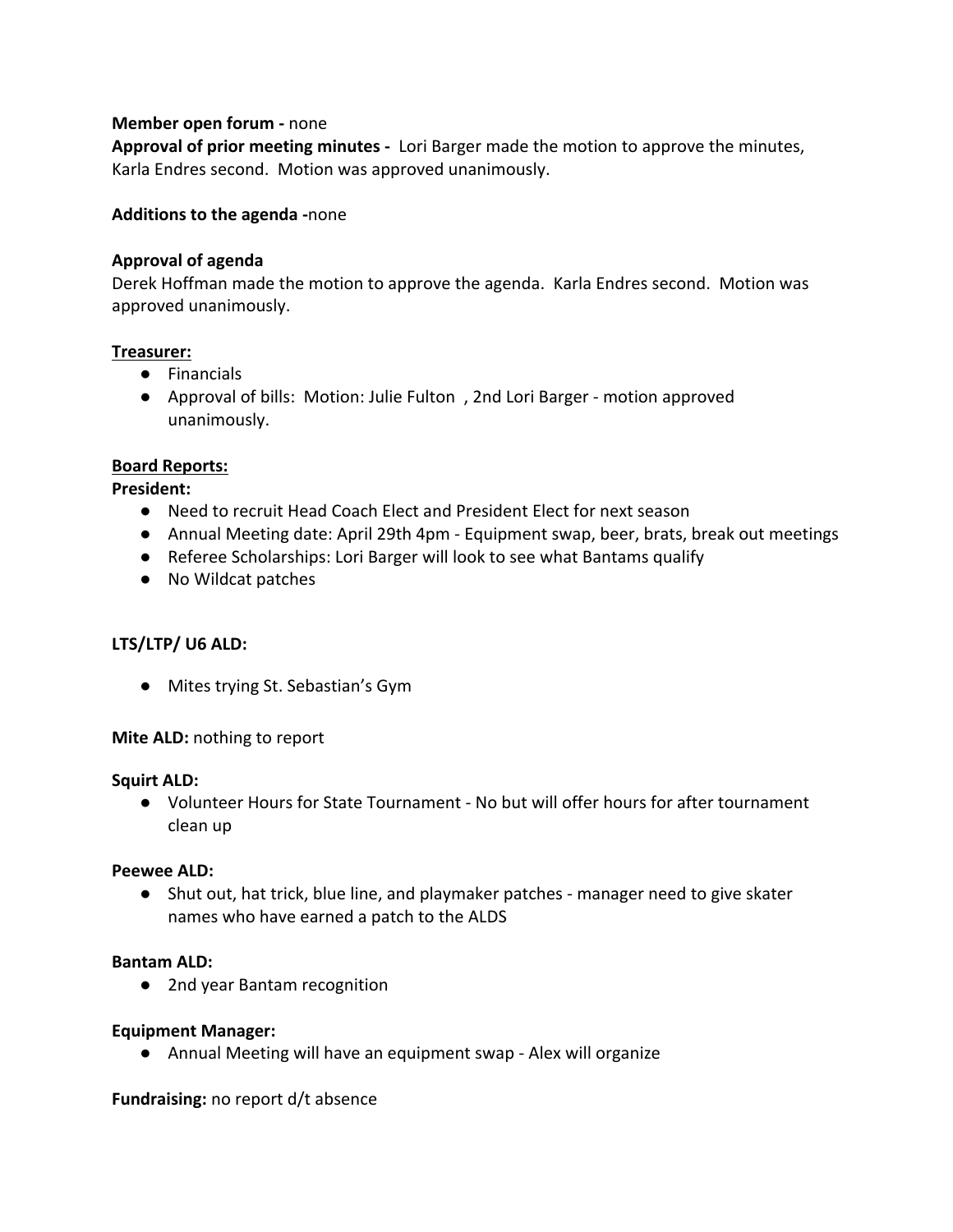Apparel: no report d/t absence

**Registrar:** absent but discussed:

- Team projections for 2018-2019
	- $\circ$  Bantam 55 (16 eligible to play HS)
	- o PeeWee 55
	- o Squirt 71
	- o 8U 53
	- $\circ$  6U 30
	- $O$  LTP 41

#### **Secretary:**

● Prairie Family Learning night - Alex M has volunteered to help

#### **Ice scheduler:**

- 2018-2019 Ice needs
	- Need 6U and 8U mite ice needs prior to season

## **Marketing Director:**

- THFF ads in paper
- Parades for next summer?

## Ace Director / Head Coach Elect: no report d/t absence

#### **Tournament Director:**

- Mite Jam next season build Mite Jam fees into Mite Season Fees
- State Tournament Host Squirt 1C2

## **Director of Concessions: absent**

#### **President Elect:**

- Region 4 update -
- Nina Thousand to help coordinate THFF

**Past President:** nothing to report

**Skills Director:** nothing to report

#### **Old/New Business & Reports: none**

#### **Adjourn:**

Annie H made the motion to adjourn., Derek Hoffman second. Motion was approved unanimously.